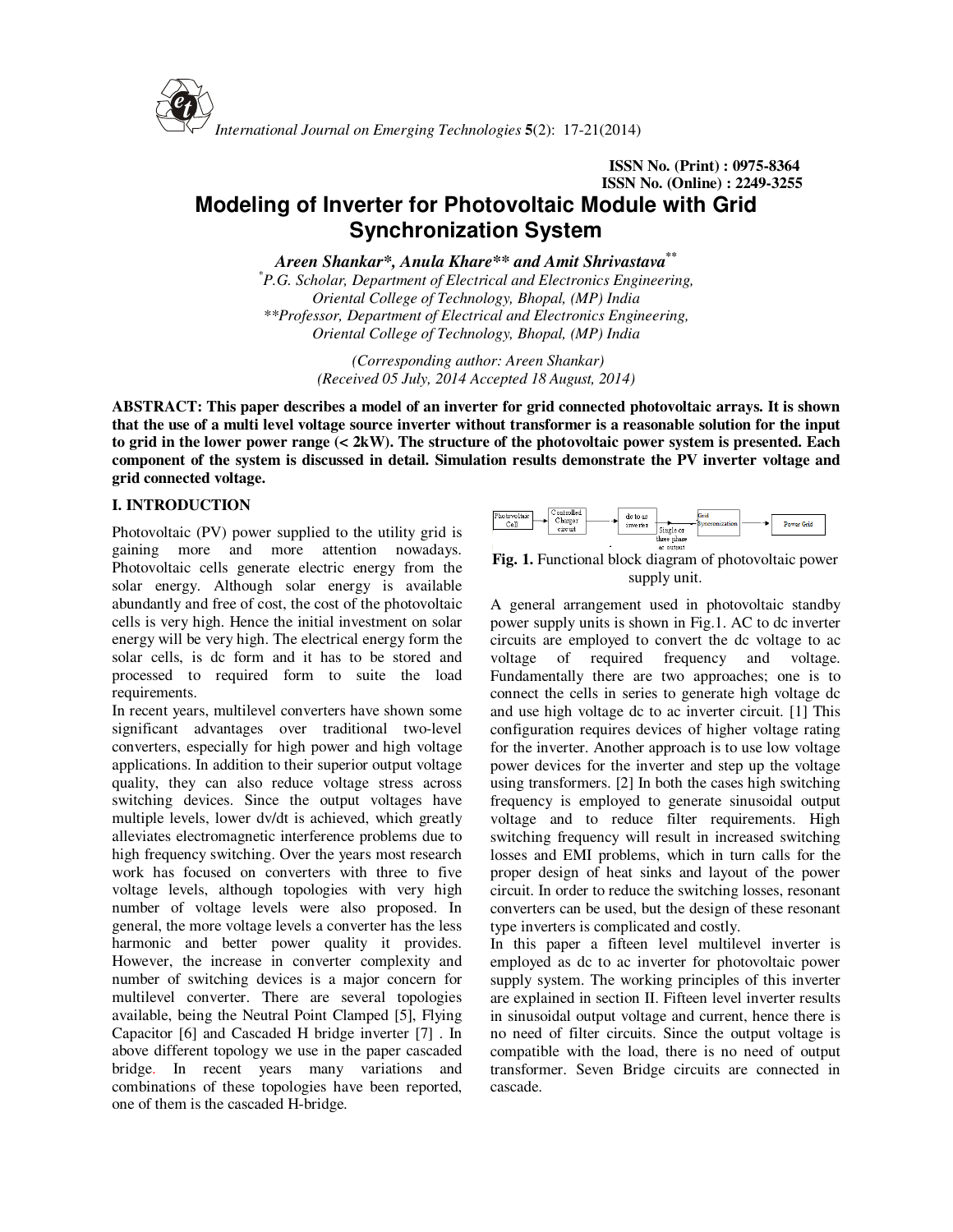The voltage across each of the device is 1/7th of the peak output voltage. Hence low voltage MOSFETs are employed. The low voltage MOSFETs have low on state resistance  $(R<sub>ds(on)</sub>$ , hence the conduction losses are reduced. Step modulation is employed in the proposed inverter, which results in low switching losses. The simulation results are presented. The experimental implementation of the system is present and some aspects of the experimental implementation are given in section V.

### **II. INVERTER TOPOLOGIES**

The power in the PV cell is in DC mode and grid power in AC mode, therefore there should be a conversion from DC to AC by a power converter. Inverters can do this conversion. The simplest topology that can be used for this conversion is the fifteen level inverter that consists of two switches in each bridge. Each switch needs an anti-parallel diode, so there should be also two anti parallel diodes. There are also other topologies for inverters. A multilevel inverter is a power electronic system that synthesizes a sinusoidal voltage output from several DC sources. These DC sources can be fuel cells, solar cells, ultra capacitors, etc. The main idea of multilevel inverters is to have a better sinusoidal voltage and current in the output by using switches in series. Since many switches are put in series the switching angles are important in the multilevel inverters because all of the switches should be switched in such a way that the output voltage and current have low harmonic distortion. Multilevel inverters have three types. Diode clamped multilevel inverters, flying capacitor multilevel inverters and cascaded bridge multilevel inverter.

The concept of this inverter is based on connecting 7 half bridge converter in series to get a DC voltage output. The output voltage is the sum of the voltage that is generated by each cell. The number of output voltage levels are 2n+1, where n is the number of cells. After that this output voltage injected of an H-bridge inverter. The switching angles can be chosen in such a way that the total harmonic distortion is minimized. One of the advantages of this type of multilevel inverter is that it needs less number of components comparative to the Diode clamped or the flying capacitor, so the price and the weight of the inverter is less than that of the two former types. The Half H-Bridge Configuration is shown in Fig. 2. By using single Half H-Bridge we can get 2 voltage levels. The switching table is given in Table 1.



**Fig. 2.** One phase of a cascaded Half bridge multilevel inverter.

**Table 1. Switching table for Half Bridge.** 

| Switches Turn ON | Voltage Level |
|------------------|---------------|
|                  | Vdd2          |
|                  | -Vdc/2        |

# **III. PHOTOLTAIC MODULE –INVERTER INTERFACE**

## *A. Nominal Power*

The maximum power generated by the investigated PV modules is 100 W at an irradiation of 1000  $\text{W/m}^2$ , and an ambient temperature of 25 °C. This operating point is however very seldom reached. The nominal power for the inverter is therefore selected to 100 W /  $1.2 \approx 90$ W, with the capability of operating at 120% power during short time.

#### *B. Starting Power*

The inverter should be able to invert even small amounts of DC power into AC power. In other words, the inverter must be able to operate at very low irradiation. The weighted average of efficiencies down to 5%. Thus, the inverter should be able to operate at 5% or less of the nominal power, which is 8 W

#### *C. Maximum Open-Circuit Voltage*

 The worst-case open-circuit voltage across the investigated PV modules is estimated to 48 V at 1000  $W/m<sup>2</sup>$ , and a cell temperature of 25 °C. Thus, the inverter must withstand at least 48 V without being damaged, and 50 V is selected

#### *D. Over Voltage Protection*

The inverter must be capable to withstand over-voltages caused by nearby lightning, etc. It is recommended to use a surge arrestor (Metal Oxide Varistor) with an inception voltage of 1.2 times nominal voltage [3]. The arrestor should be connected from the positive to the negative input terminals. The inception- and inclination voltage should therefore be higher than 50 V.

#### *E. Maximum Short Circuit Current*

The maximum short-circuit current generated by the investigated PV modules is 7.2 A. A maximum current of 8 A is therefore chosen.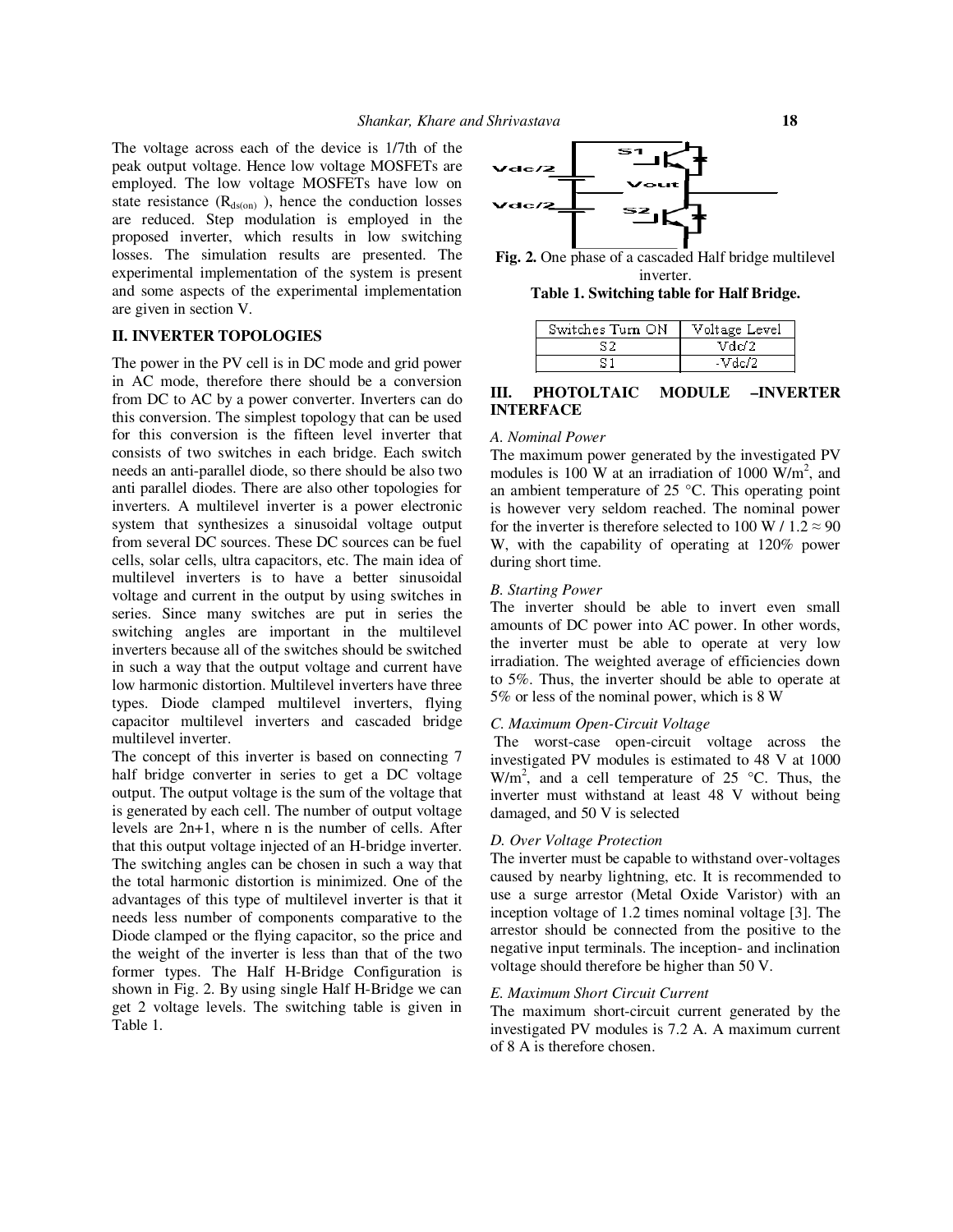# **IV. INVERTER – GRID INTERFACE**

#### *A. Voltage*

The nominal voltage for Indian grids is 230 V  $\pm 10\%$ .

#### *B. Maximum Power*

The Indian and some Asian countries allow connection of small inverters to normal feeders, if the total maximum power generation does not exceed 500 W for a regular feeder.

# *C. AC-Current*

The amount of AC current injected into the grid is important when speaking about saturation of the distribution transformers. The amount of injected current is 16A.

## *D. Frequency*

The nominal frequency for Indian grids is 50 Hz  $\pm$  2.

#### *E. PLL*

The Phase Locked Loop (PLL) is to track the fundamental grid voltage, even though that severe background harmonics are present. Thus, the PLL can be regarded as a high-order band-pass filter, with zero phase distortion.

#### **V. SIMULATION SETUP**



**Fig. 3.** Simulation model of PV inverter.

MATLAB 12 version with simulink is used for simulation purposes under windows xp sp2 platform. A single-phase photovoltaic power supply unit is designed. The distribution system in INDIA is threephase four wire 415 Volts, 50Hz ac supply. Bulk of the domestic loads operates from single phase 230V, 50 Hz ac system. So the output voltage of the proposed power supply is designed for 230 Volts ac supply for the grid. The peak output voltage of the inverter is 400 volts. For a fifteen-level inverter, seven half-Bridge cells are connected in cascade. The dc bus voltage of individual half bridge cells is 54volts.

The arrangement of photovoltaic cells and single Half-Bridge converter with H-bridge inverter which is connected to grid is shown in Fig.3. Each photovoltaic cell has a rated power of 54W with voltage variation of 16 to 20 volts (nominal 18V) depending on the operating conditions such as light intensity, etc. Three photovoltaic cells are connected in series to get a nominal voltage of 54 volts. Three numbers of 18 volts PV cell packs are connected in series to get a nominal dc bus of 48volts. These batteries are charged from the photovoltaic unit through a controlled charging circuit. The photovoltaic grid voltage and the battery voltage of commercially available photovoltaic power supply units are also 54 Volts and 48 volts respectively.

The photovoltaic panels are mounted such that the panels are given maximum solar energy for most part of the day. Since the capacity of the projected unit is low, photovoltaic panels are mounted on a permanent structure and no maximum power tracking methods are employed.

# **VI. RESULT**



**Fig. 4.** Simulation result 15 level inverter for PV system.



**Fig. 5.** Simulation result of grid injected voltage and current.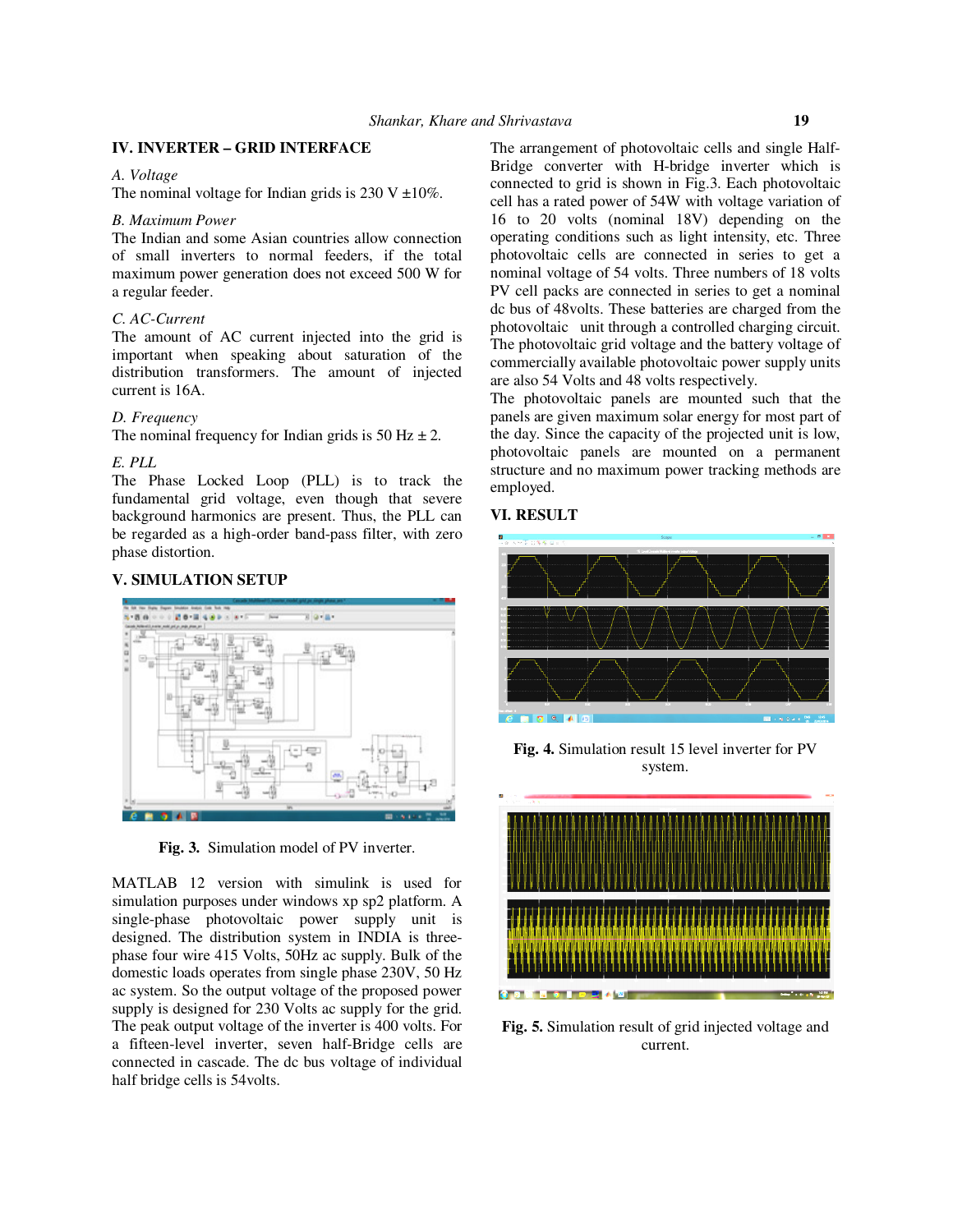A single-phase, 1KVA, R-L load simulation model is taken. The simulation results of phase voltage and the load current are shown in Fig. 4.

Phase voltage is 400V of PV inverter system with output of 15 levels.

The grid injected voltage and injected current waveform are depicted in Fig.5. According to waveform 230V voltage and 16A current is injected in grid supply. Due to the inverter voltage and grid voltage synchronization 15 level inverter output waveform is reduce and it contain 11 level to maintain 230V supply.

## **VII. CONCLUSION**

The photovoltaic (PV) module is an all-electrical device that converts sunlight into electrical DC power. Solidstate power electronic inverters have been used to connect PV modules to the AC utility grid since the early seventies. The inverter has two major tasks: to inject a sinusoidal current into the grid, and to optimize the operating point of the PV modules, to capture the maximum amount of energy.

Large, Megawatt, PV systems were connected to the grid in the eighties, but the trend is now to connect smaller systems to the grid, in order to overcome certain problems, like non-flexible designs, mismatch losses between the PV modules, etc. These systems are either based on the string-concept, with multiple modules connected in series, or on a single PV module.

# **REFERENCES**

[1]. Trends in photovoltaic applications in selected IEA countries between 1992 and 2002, International energy agency – photovoltaic power systems programme, IEA PVPS T1-12: 2003, 2003, www.iea-pvps.org.

[2]. BP5170S 170-Watt High-Efficiency Monocrystalline Photovoltaic Modules, BP solar, 2001, www.bp-solar.com.

[3]. Utility aspects of grid connected photovoltaic power systems, International energy agency – photovoltaic power systems programme, IEA PVPS T5-01: 1998, 1998,

[4]. www.iea-pvps.org.IEEE Standard for interconnecting distributed resources with electric power systems, IEEE std. 1547, 2003.

[5]. Grid-connected photovoltaic power systems: Status of existing guidelines and regulations in selected IEA member countries, International energy agency – photovoltaic power systems programme, IEA PVPS V-1-03, 1998, www.iea-pvps.org.

[6]. F. Blaabjerg, Z. Chen, S. B. Kjær, Power electronics as efficient interface in dispersed power generation systems, *IEEE trans. on power electronics*, vol. **19**, no. 5, pp. 1184-1194, September 2004.

[7]. M. Meinhardt, G. Cramer, Past, present and future of grid connected photovoltaic- and hybrid-powersystems, *IEEE proc. of power engineering society summer meeting*, vol. **2**, pp. 1283-1288, 2000.

[8]. M. Calais, J. Myrzik, T. Spooner, V. G. Agelidis, Inverters for single-phase grid connected photovoltaic systems – an overview, *IEEE proc. of the 33rd annual Power Electronics Specialists Conference (PESC'02),* vol. **4**, pp. 1995-2000, 2000.

[9]. M. Meinhardt, D. Wimmer, Multi-string-converter. The next step in evolution of string-converter technology, *EPE proc. of the 9th European power electronics and applications conference (EPE'01), CDROM, 2001.* 

[10]. S.B. Kjær, J.K. Pedersen, F. Blaabjerg, Power inverter topologies for photovoltaic modules – a review, *IEEE proc. of the 37th annual industry application conference (IAS'02),* vol. **2**, pp. 782-788, 2002.

[11]. H. Oldenkamp, I.J. de Jong, AC modules: past, present and future, *Workshop installing the solar solution, 1998.* 

[12]. M. Wuest, P. Toggweiler, J. Riatsch, Single cell converter system (SCCS), *IEEE proc. of the 1st world conference on photovoltaic energy conversion*, vol. **1**, pp. 813-815, 1994.

[13]. Edited by H. Wilk, D. Ruoss, P. Toggweiler, Innovative electrical concepts, International Energy Agency – Photovoltaic Power Systems programme, Task VII, IEA PVPS 7-07:2002, 2001, www.ieapvps.org.

[14]. E. Bezzel, H. Lauritzen, S. Wedel, The photo electro chemical solar cell, Danish Technological Institute, 2004, www.solarcell.dk.

[15]. H. Haeberlin, Evolution of inverters for grid connected PV-systems from 1989 to 2000, proc. of the 17th European photovoltaic solar energy conference, 2001.

[16]. G. Boyle, Renewable Energy: Power for a Sustainable Future, Oxford University Press, ISBN: 0- 1985-6452x, 1996.

[17]. A.M. Borbely, J.F. Kreider, Distributed generation -the power paradigm for the new millennium, CRC press, ISBN: 0-8493-0074-6, 2001.

[18]. The history of solar, U.S. Department of energy  $$ energy efficiency and renewable energy, 2004, http://www.eere.energy.gov/solar/photovoltaics.html.

[19]. J. P. Benner, L. Kazmerski, Photovoltaic gaining greater visibility, *IEEE Spectrum*, vol. **26**, issue 9, pp. 34-42, 1999.

[20]. Renewable energy annual 2002 –with preliminary data for 2002, U.S. Department of energy –energy information administration, 2002, http://www.eia.doe.gov/cneaf/solar.renewables/page/rea \_data/rea\_sum.html.